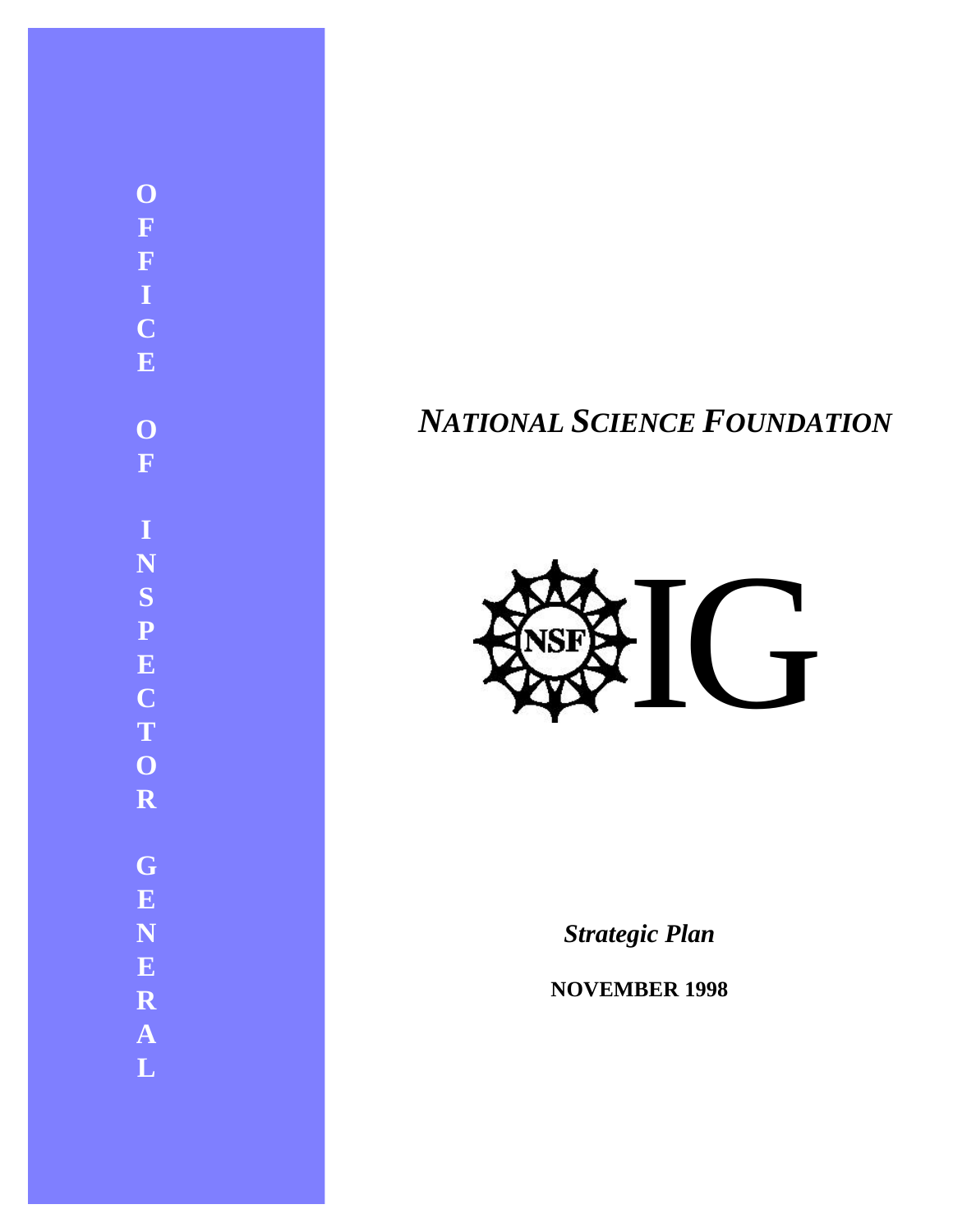#### *FOREWORD*

In April 1998, we began developing our Mission and Vision statements, which are the crux of our Strategic Plan. We believe that our plan allows us to be both "independent" and "inclusive" so that we can continue to fulfill the mandate of the Inspector General Act as well as provide maximum assistance to the Foundation in its mission of enabling discovery and education in science and engineering. Our Strategic Plan is designed to complement the Foundation's Strategic Plan and to enhance the quality of our work and its effect on the Foundation's activities and programs. To develop our Strategic Plan, we concentrated on short- and long-term goals and strategies in three areas. We will focus on substantive matters; develop fair, accurate, and timely products; and create partnerships. In addition to meeting the reporting requirements of the Inspector General Act, we have begun to develop performance measures to assess the quality of our work, including the conduct of our reviews and the usefulness of our products to the agency.

Our Office's overarching purpose is to foster positive changes for the Foundation and the science community it serves. In our view, strategic planning is an ongoing process in which we must respond continuously and flexibly to changes in our organization and our environment. We look forward to strengthening our partnerships with the Foundation's management, the National Science Board, and the Congress. By working together, we can achieve the goals of the Strategic Plans established for the Foundation and our Office.

> Philip L. Sunshine Acting Inspector General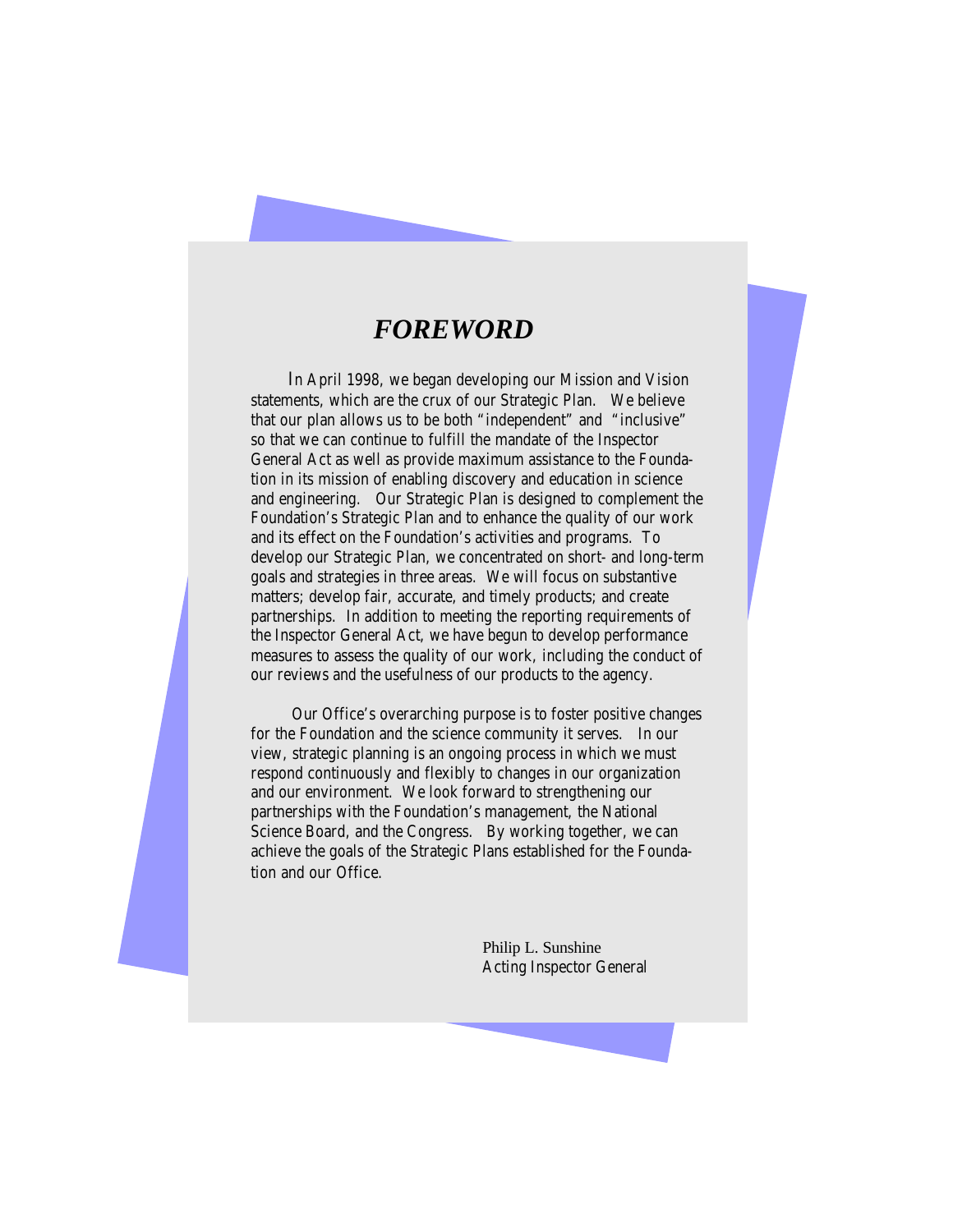

To work together with the agency and its programs so that their goals are achieved efficiently and to detect and deter wrongdoing.

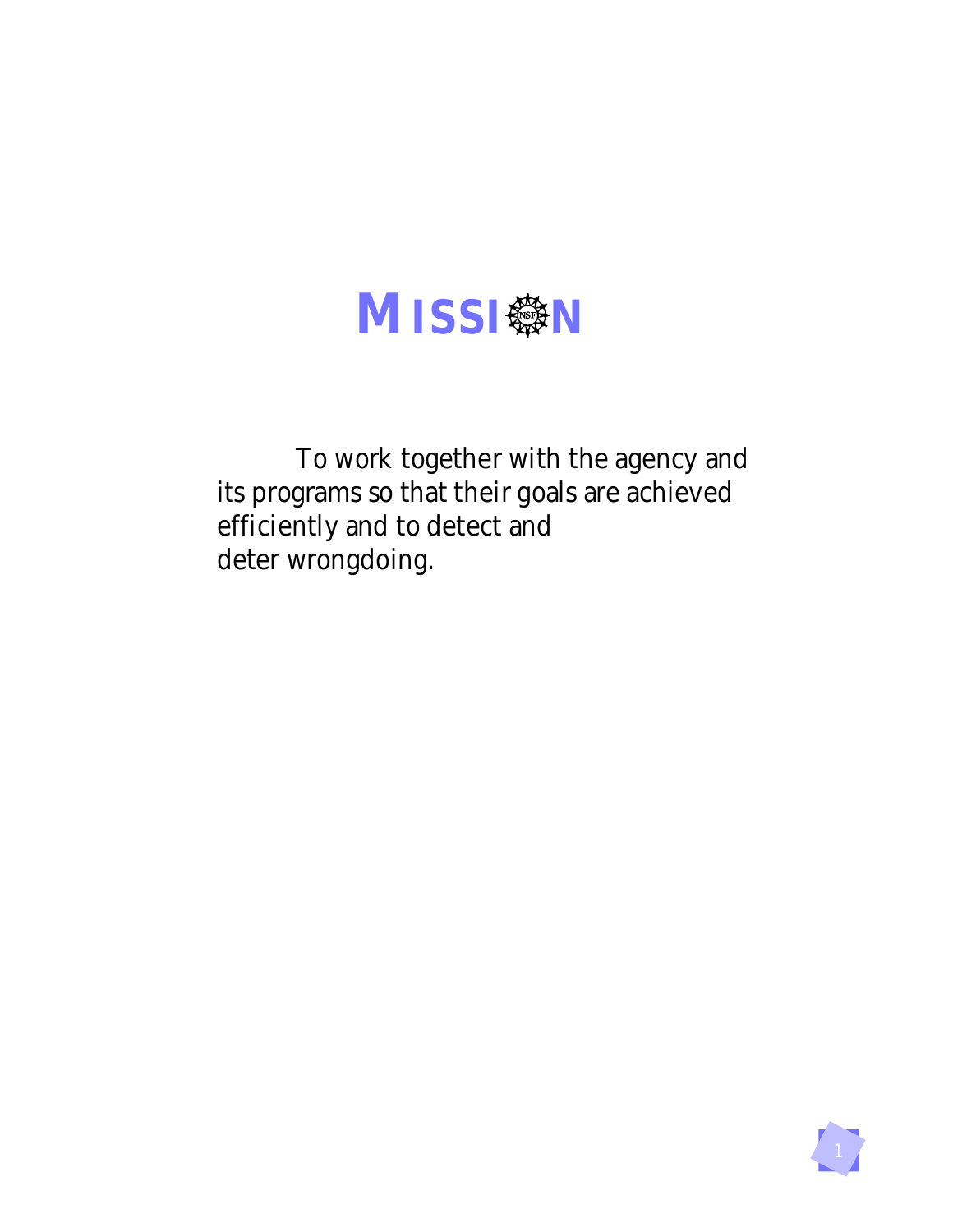

Although organizationally and operationally independent, we are part of the Foundation and choose to be inclusive.

We participate fully in the Foundation's efforts to be flexible and innovative while operating efficiently and with integrity.

We support the Foundation's mission of enabling discovery and education, and we recommend change in proportion to need and foreseeable benefit.

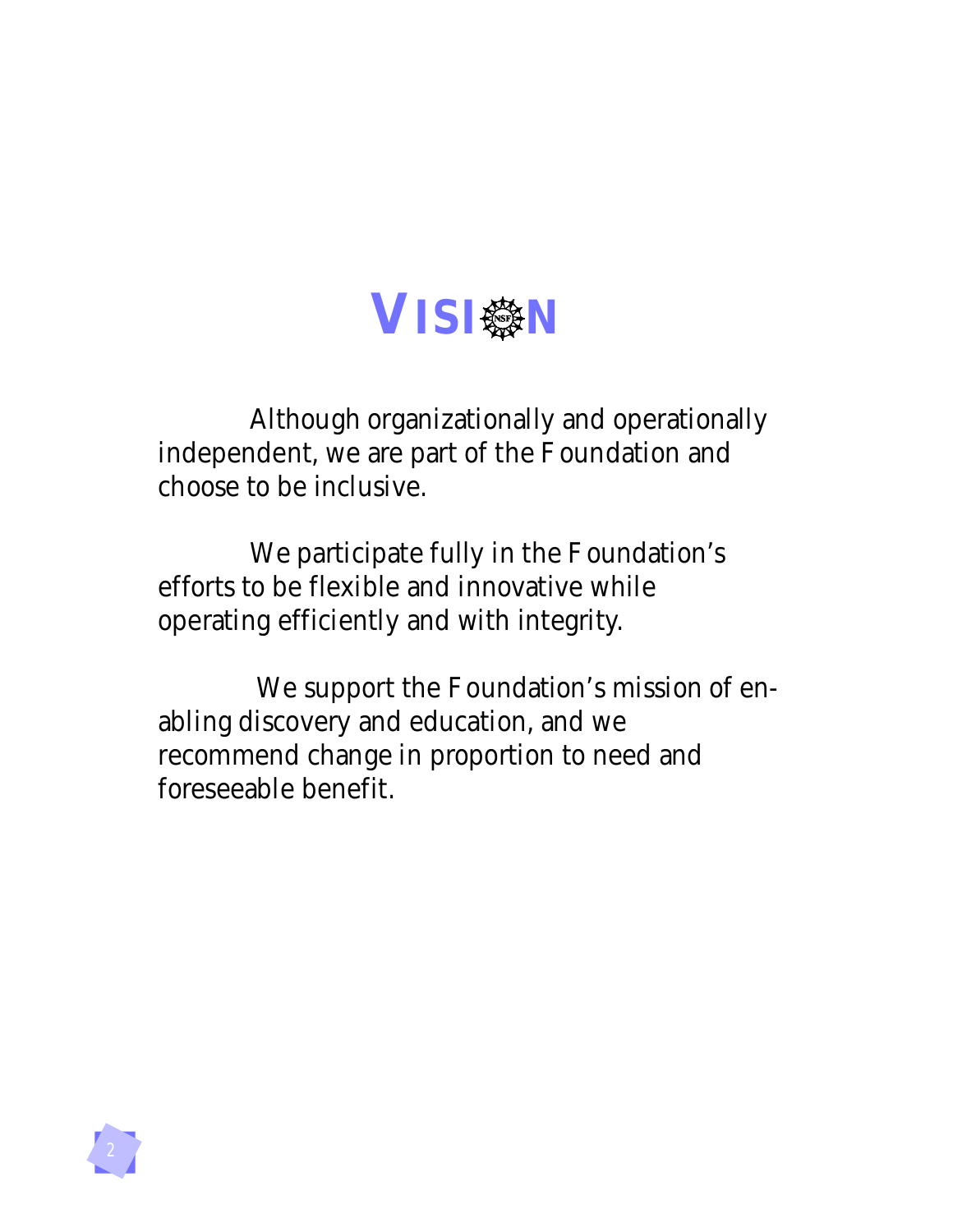## **An Overview of Our Organization**

To achieve the goals of our Strategic Plan, we determined where our organization stood when we began the planning process, decided where we would like to be in the future, and developed plans for how to arrive at our future destination. Two elements are integral to the successful achievement of our goals: (1) developing and maintaining a highly qualified staff and (2) ensuring that our processes are consistent with our goals and those of the Foundation.

### **Our Staff**

To conduct effective audits, investigations, and inspections, we need an educated, knowledgeable, and motivated staff that understands the complexities of the Foundation's programs and activities. Our staff is composed of individuals with expertise in various scientific disciplines, accounting, criminal investigations, financial management, and law. We seek to create a work environment in which open communication, teamwork, and respect for different disciplinary perspectives give employees opportunities to innovate and grow, both personally and professionally. Our employees work independently and interdependently in two broad functional areas: efficiency and integrity.

### **Efficiency**

By conducting audits and inspections, we review agency operations as well as grants, contracts, and cooperative agreements funded by the Foundation. We conduct financial audits to determine whether costs claimed by awardees are allowable, reasonable, and properly allocated. Our audits also seek to identify practices that may be modified so that funds can be used for other purposes that our customers consider more important. We are also responsible for auditing the Foundation's financial statements, including evaluations of internal controls and data processing systems.

Inspections are multi-disciplinary reviews of financial, administrative and programmatic operations that identify problems and also highlight what works well. Our inspections program is designed to assist managers at the Foundation and funded organizations improve operations and better achieve research and education goals.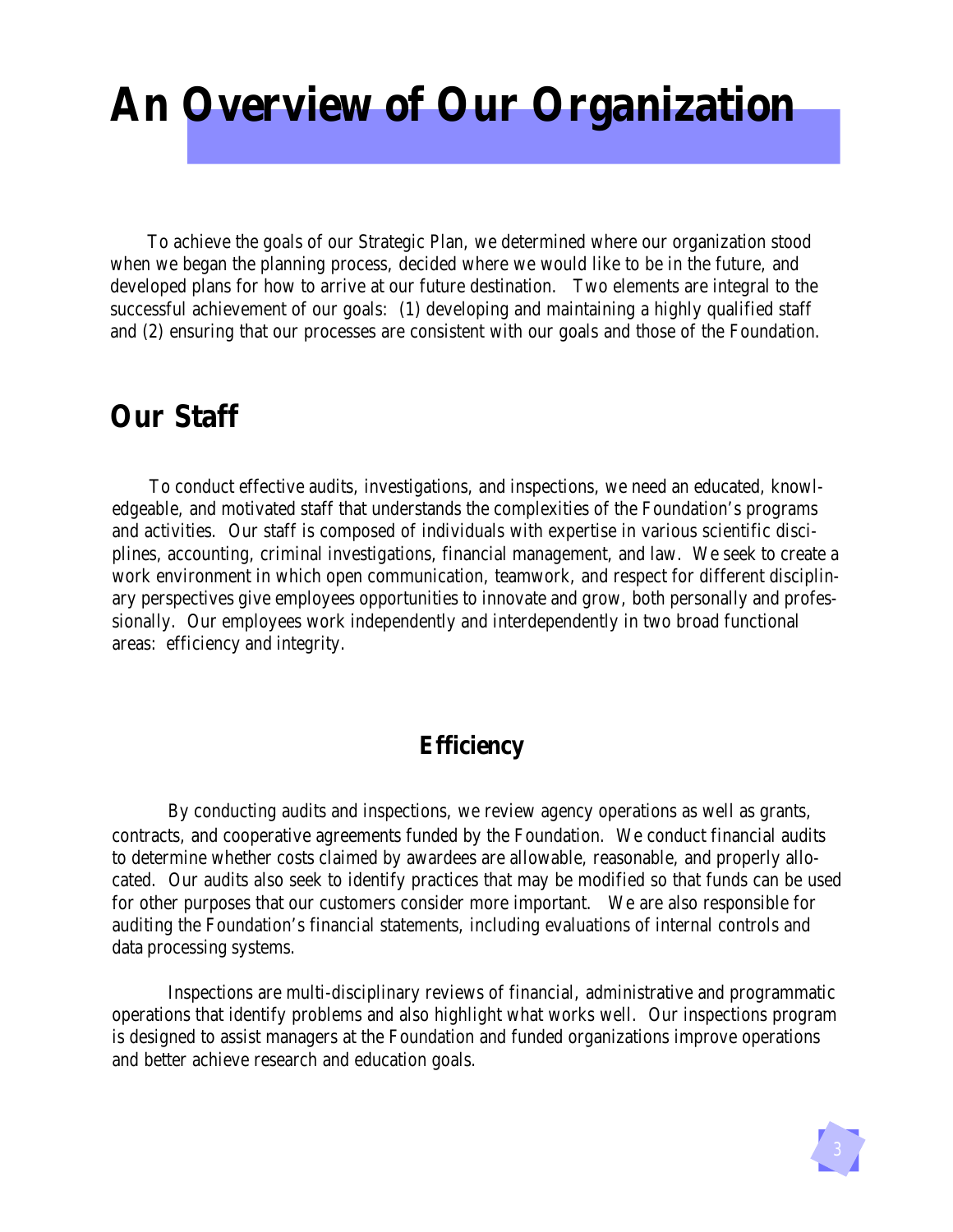### **An Overview of Our Organization**

### **Integrity**

We are responsible for investigating possible wrongdoing involving organizations or individuals who receive awards from, conduct business with, or work for the Foundation. In investigating these allegations we assess their seriousness and recommend proportionate action. When appropriate, the results of these investigations are referred to the Department of Justice or other prosecutorial authorities for criminal prosecution or civil litigation, or to the Foundation for administrative resolution.

Among our responsibilities are investigating allegations of misconduct in science, engineering, and education, such as falsification, fabrication, and plagiarism. Misconduct in science strikes at the core of the Foundation's mission, and it is a special concern for our Office. In investigating these allegations, we

- evaluate scientists' conduct according to the ethical standards of their professional communities' "accepted practices," *•*
- rely on the professional community at the Foundation and awardee institutions to articulate and evaluate these standards, and *•*
- recommend findings of misconduct in science only for "serious" deviations" from those standards. *•*

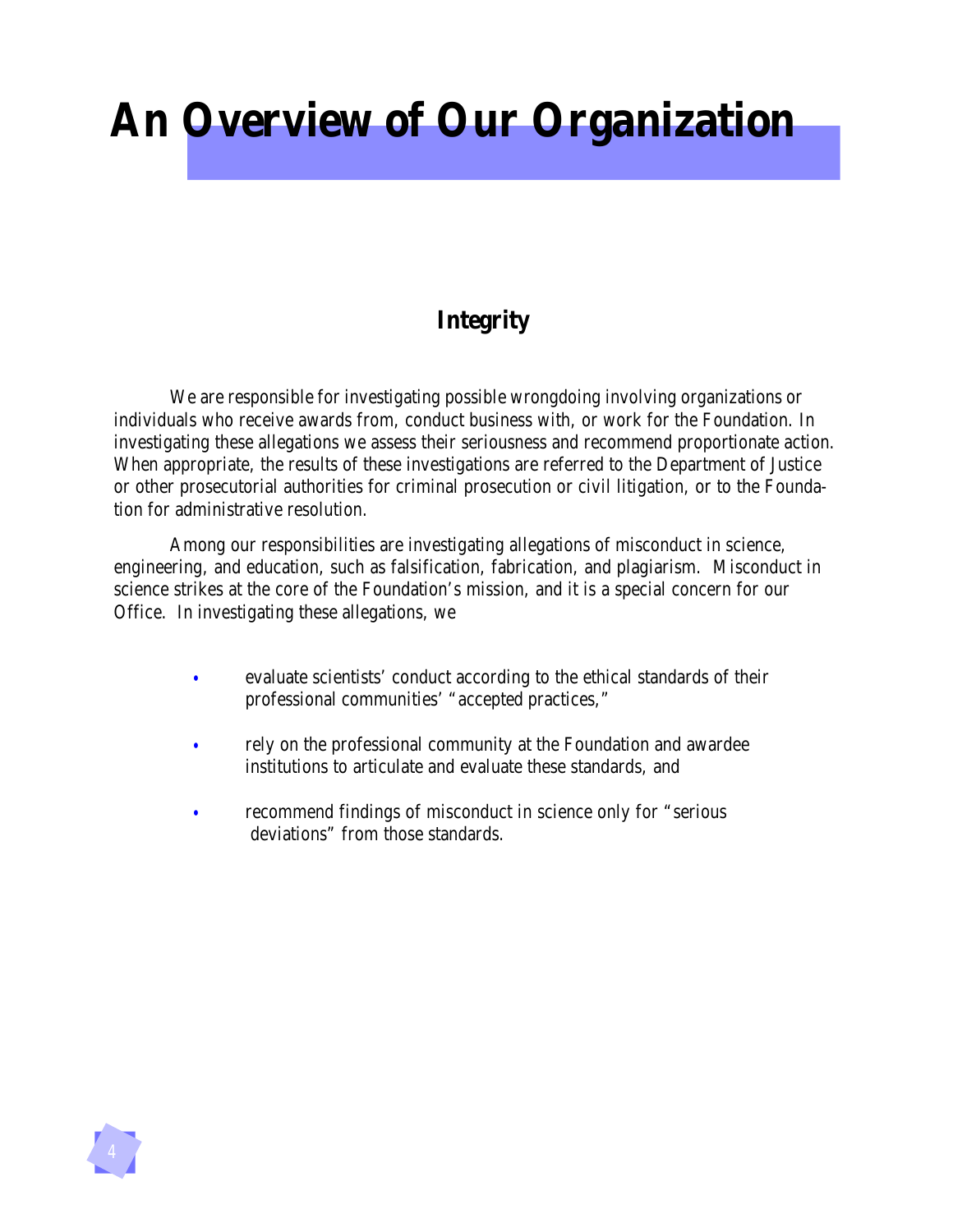### **An Overview of Our Organization**

### **Our Process**

We developed our strategic plan in an inclusive manner, seeking input from all OIG staff members. We discussed our processes with the National Science Board and the Foundation's senior management. These discussions covered OIG's goals, objectives, and strategies for developing, implementing, and supporting the Strategic Plan. Our staff is dedicated to providing effective and appropriate products and services to meet the needs of the Foundation and the Congress as well as keeping our customers informed about our activities.

### **Our Products**

We are committed to deliver timely and high quality products and services to the Foundation, the Congress, and others upon request. We communicate the results of our reviews in audit, inspection, and investigation reports to awardees and program officials, and we brief senior Foundation officials and the Congress on priority issues and concerns.

### **Our Stakeholders and Our Customers**

Our stakeholders and our customers are: the National Science Board, the Executive Branch of Government, the Congress, the U.S. taxpayers, the National Science Foundation, and the communities supported by the Foundation.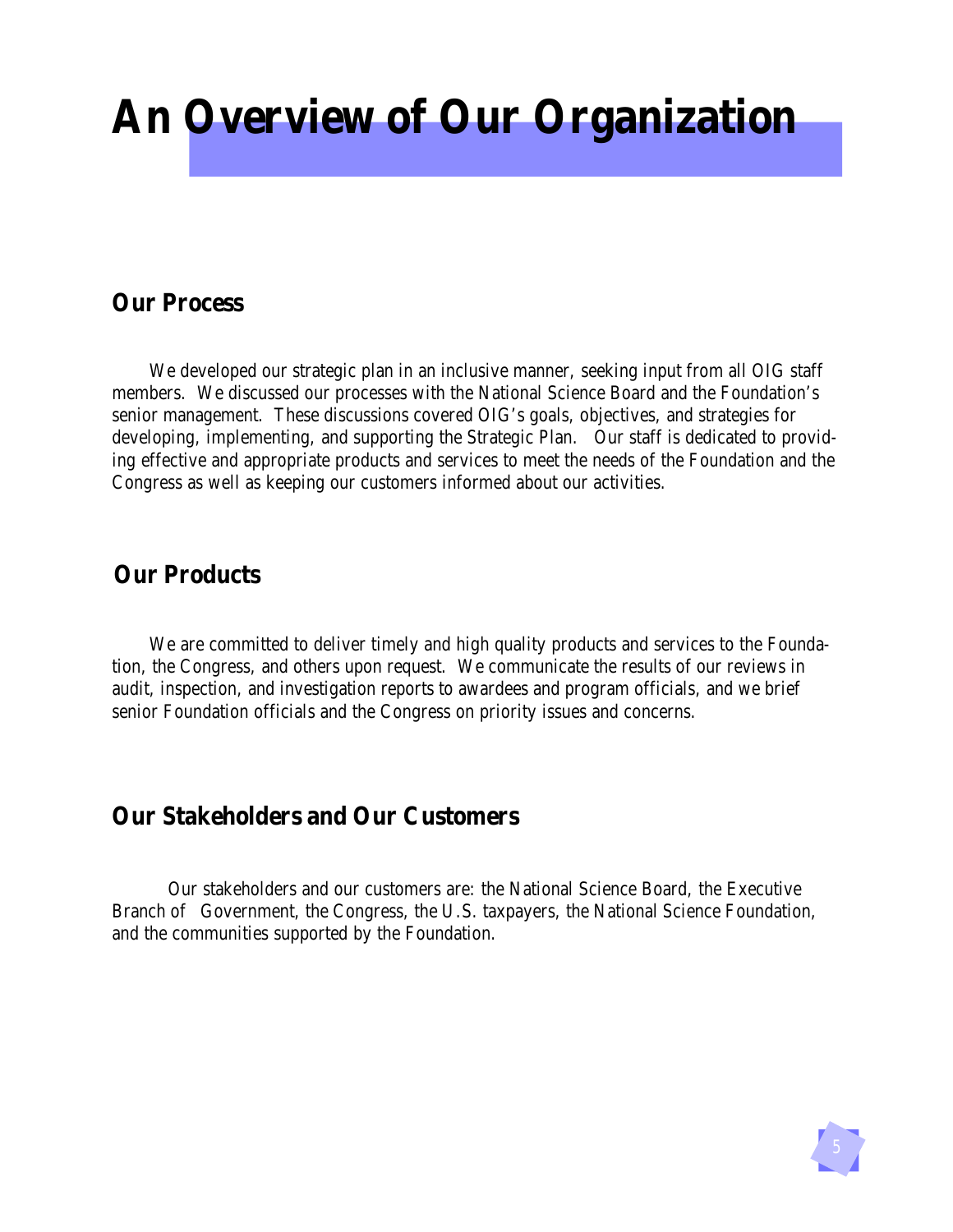# **Core Values**

### *Honesty*

To act with integrity, to be trustworthy and straightforward, to be open about decisionmaking, and to be accountable for our decisions.

### *Accuracy*

 To ensure that our evaluations are thorough and free from errors and to state our findings and recommendations in ways that keep matters in proportion.

#### *Timeliness*

To develop and complete work products within a reasonable time that are useful to all interested parties and to minimize the disruption to individuals whose activities are under review.

#### *Innovation*

To search for new ways to meet our responsibilities.

### *Flexibility*

To respond to each issue in accordance with its unique circumstances, while also treating similar issues consistently.

### *Cooperation*

To work together as an office and with our colleagues in all communities to achieve our common goals.

### *Fairness*

To represent the results of our audits, inspections, and investigations objectively and impartially.

### *Goodwill*

To be respectful of people we encounter in the course of our work.

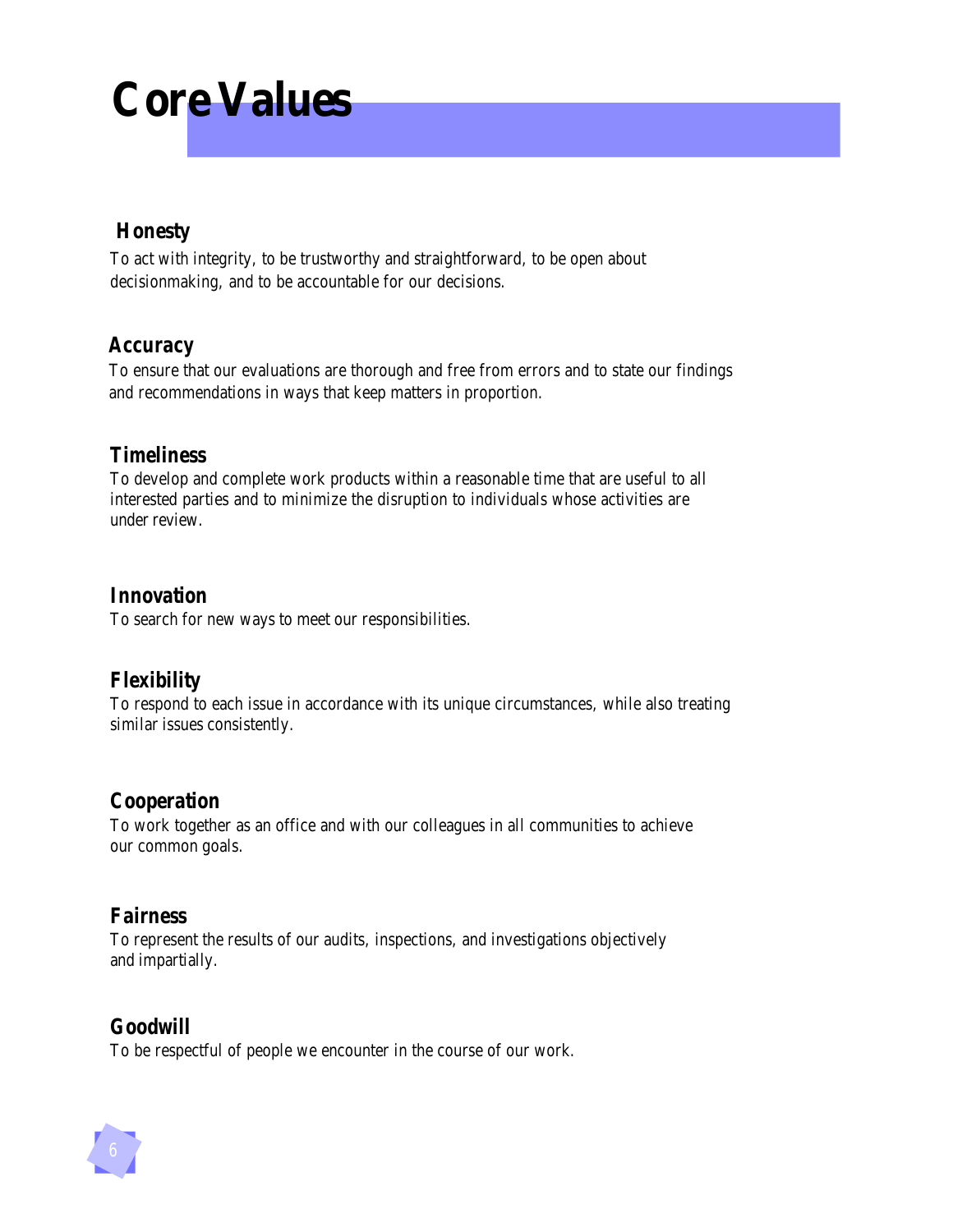

Focus on substantive matters and focus our audits and inspections prospectively.

Develop fair, accurate, and timely products.

Create partnerships that enable our customers to achieve their goals.

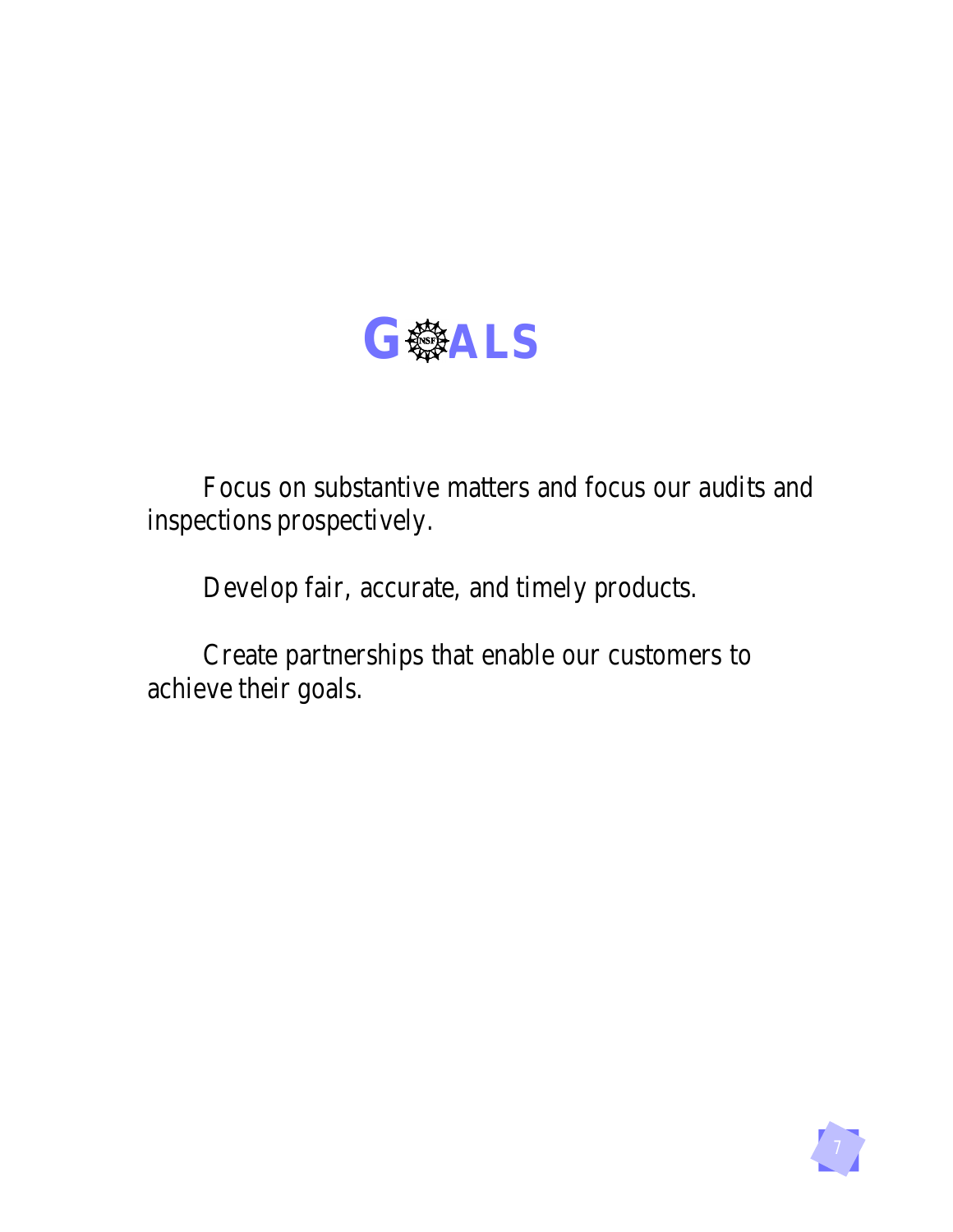### **Overarching Strategies**

The following strategies apply to both the efficiency and integrity areas of our office.

### **Focus on Substantive Matters**

We will develop criteria and a process that enable us to:

- Focus our resources on items involving the greatest expenditures and risk (usually these are matters "external" to the Foundation); *•*
- Discover serious wrongdoing or unethical activities while keeping the issue in proportion and protecting the privacy of the individuals; and *•*
- Minimize the burden we place on our customers. *•*

### **Develop Fair, Accurate, and Timely Products**

- We first seek documentary evidence and then rely on oral testimony. We test the veracity of oral and written evidence. *•*
- We integrate the disciplinary expertise necessary for each project and we recognize each person's disciplinary strengths. *•*
- We focus on our primary assignments and provide assistance to our colleagues to ensure the timely delivery of their products. *•*

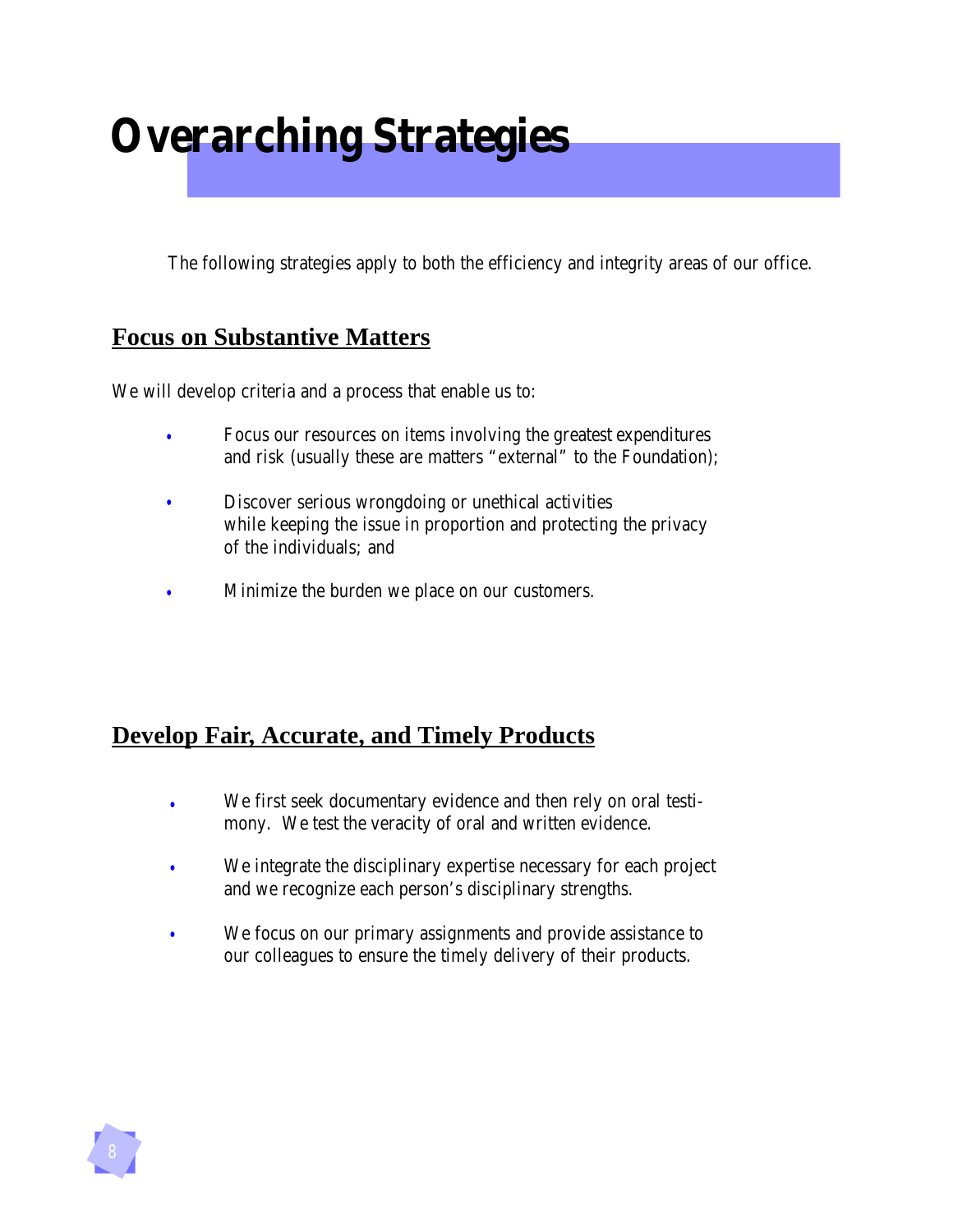## **Overarching Strategies**

### **Create Partnerships**

- We are inclusive, but when we need to protect privacy and confidentiality, or ensure our independence, we do not share information and explain why. *•*
- We develop models for best practices and, where appropriate, we strive to play a leadership role among federal agencies. *•*
- We engage in outreach activities and participate in agency working groups to create ongoing, constructive dialogue with our stakeholders and our customers to improve processes and help reduce errors or irregularities. *•*

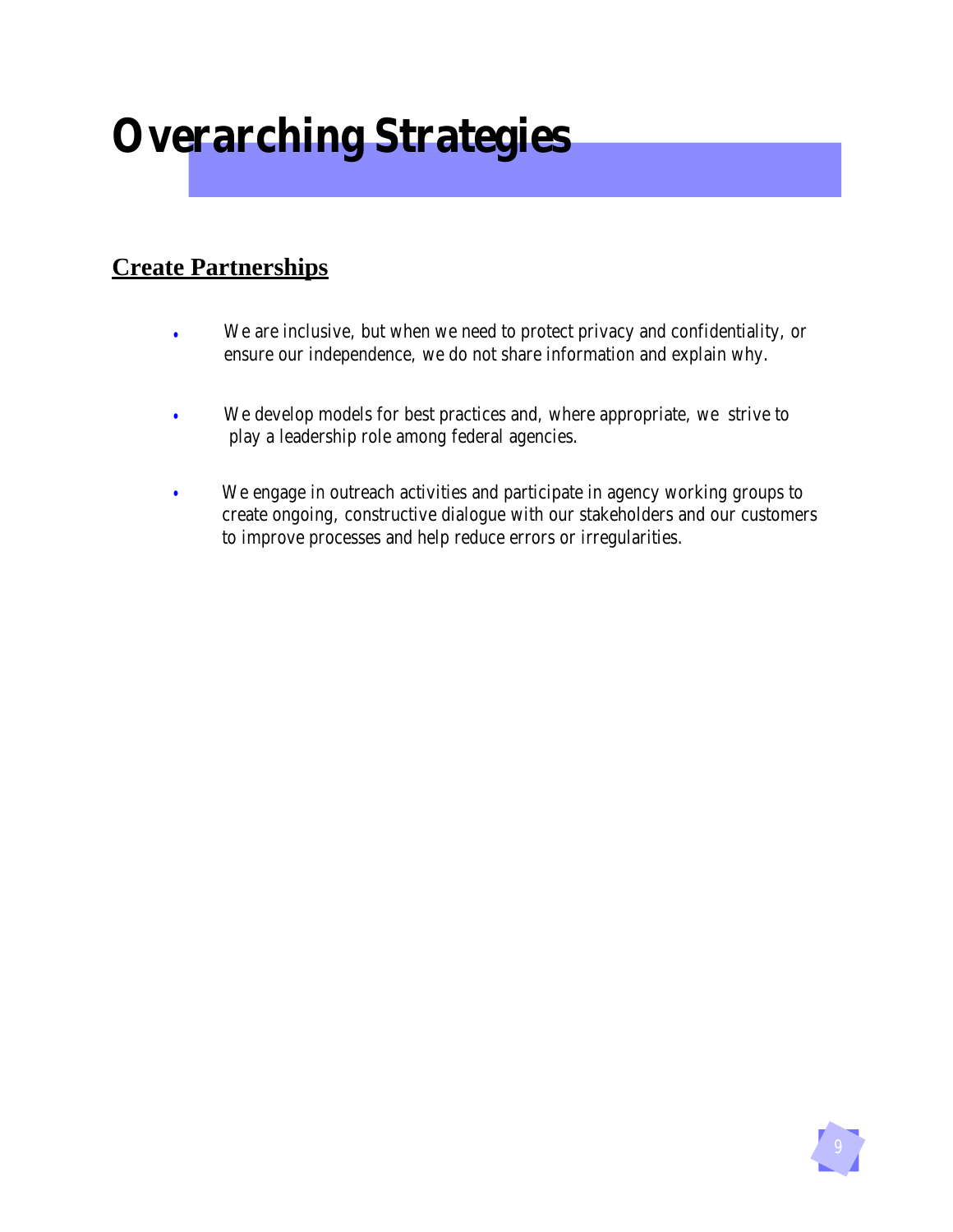## **Efficiency Strategy**

### **Focus on Substantive Matters**

- We emphasize helping the Foundation use funds more effectively in the future where it has prospective commitments. We do so by conduct ing preaward audits and reviews during major program transitions. *•*
- Our auditors perform risk analyses to select entities for possible review, considering the dollar amount of an award, internal controls, prior audit coverage, and audit history. This includes an extensive desk review of proposal and award files. For those entities selected, our office then performs on-site surveys to determine whether there is a need for further review. *•*
- We conduct proactive audit reviews where we believe that the indi vidual internal control systems of an institution cannot adequately detect errors or irregularities. *•*
- We recommend additional internal controls only when there is substan tial justification that outweighs any increase in burden. *•*
- We explain our recommendations primarily in terms of how they will improve effectiveness and efficiency. In examining compliance with government rules, we consider the purpose of those rules and use the purpose to interpret the letter of the rule flexibly. *•*
- We engage in interdisciplinary, integrated reviews of awardee activities that address the full range of the Foundation's concerns. These efforts increase our sensitivity to the possibility that efforts to improve com pliance in limited areas can occur at the expense of the Foundation's larger mission. *•*

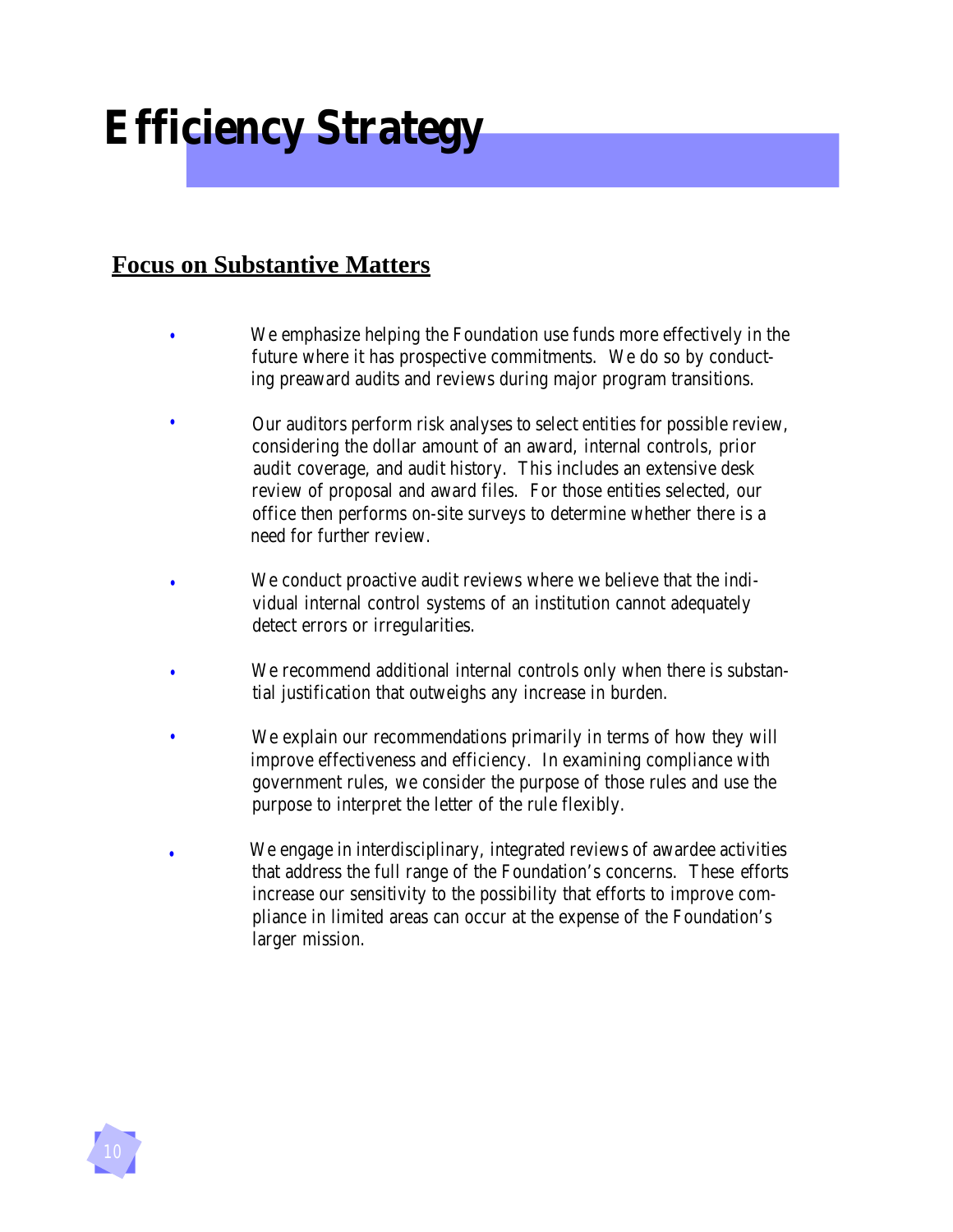## **Efficiency Strategy**

### **Develop Fair, Accurate, and Timely Products**

- By examining underlying issues we seek to develop analyses that enable the Foundation's management and awardees to make improvements. It is important to us that improvements occur, not necessarily that our specific recommendations are adopted; we focus on achieving positive results, not on assessing blame for past performance or allocating credit for improvements. *•*
- We share our findings orally with Foundation management and awardees soon after our site reviews, and we are responsive to their feedback. We write and publish our reports in time for managers to act on them. In developing findings and recommendations, we provide opportunities for input from and consider the views of all affected parties. *•*

### **Create Partnerships**

- We will develop a system of liaisons to Foundation divisions so that we can keep Foundation managers informed about OIG activities affecting them, understand what issues concern them, and learn what awardee oversight they would find most helpful. *•*
- We will identify opportunities to coordinate OIG reviews with management's programmatic oversight. We expect to conduct increasing numbers of these joint reviews. *•*
- In planning inspections and major financial reviews, we invite management to identify issues of special concern and endeavor to address those issues. We invite feedback from management on the issues. *•*

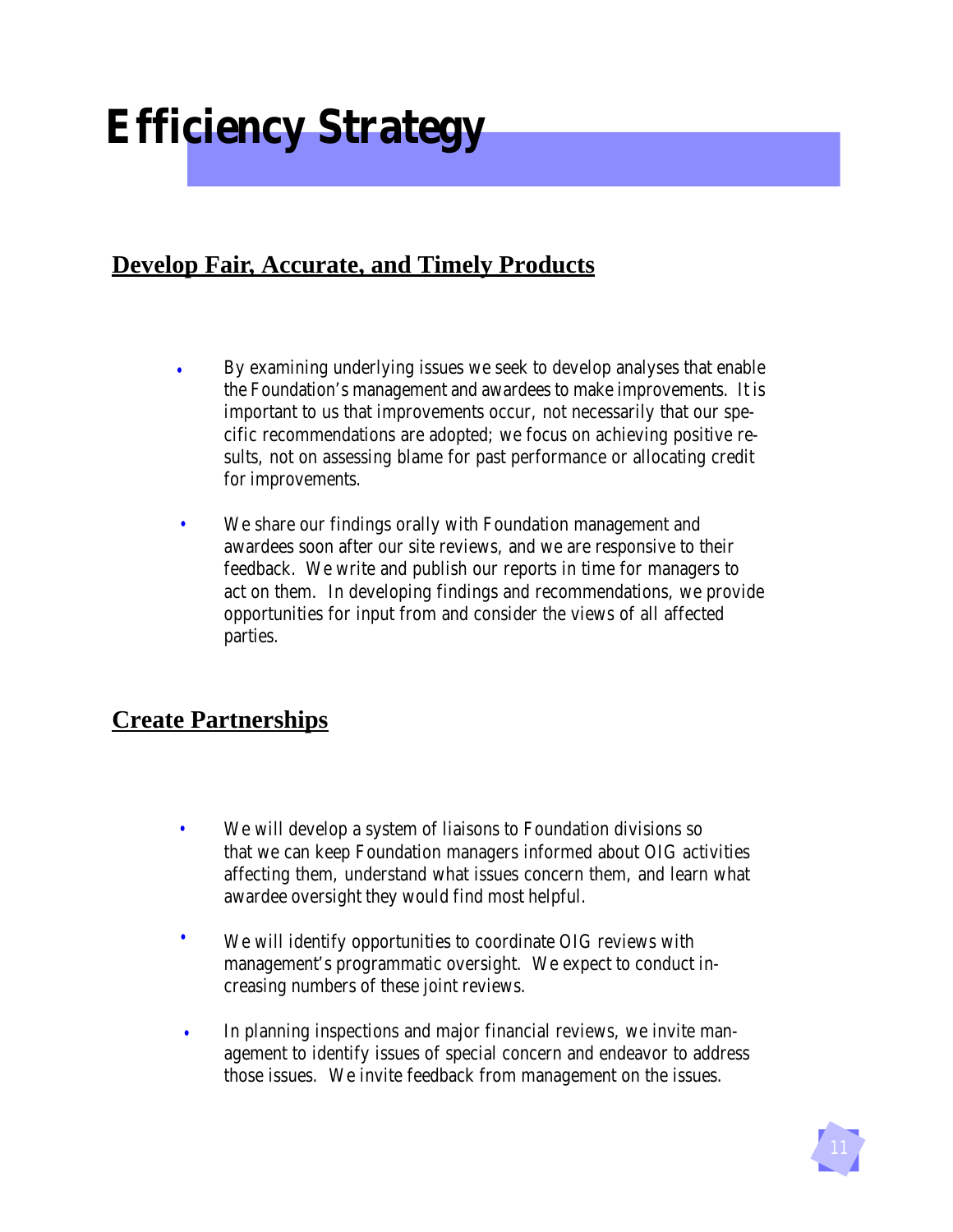# **Integrity Strategy**

### **Focus on Substantive Matters**

- We concentrate our investigative resources on the most serious cases, as measured by factors such as the amount of money at stake, the seriousness of the alleged ethical violations, and the strength of the evidence of abuse. *•*
- We give highest priority to cases that will directly affect future Foundation activities, including cases in which we expect that formal action may be necessary to protect the integrity of federal funds and decision processes and allegations involving ongoing awards. We consider timeliness in such cases to be of paramount importance. *•*
- We conduct forensic reviews to identify abuse in early stages or prevent future problems. *•*
- Our misconduct regulation focuses on serious violations of the ethical standards that are important to the scientific community itself and that help it make discoveries and advance knowledge. *•*

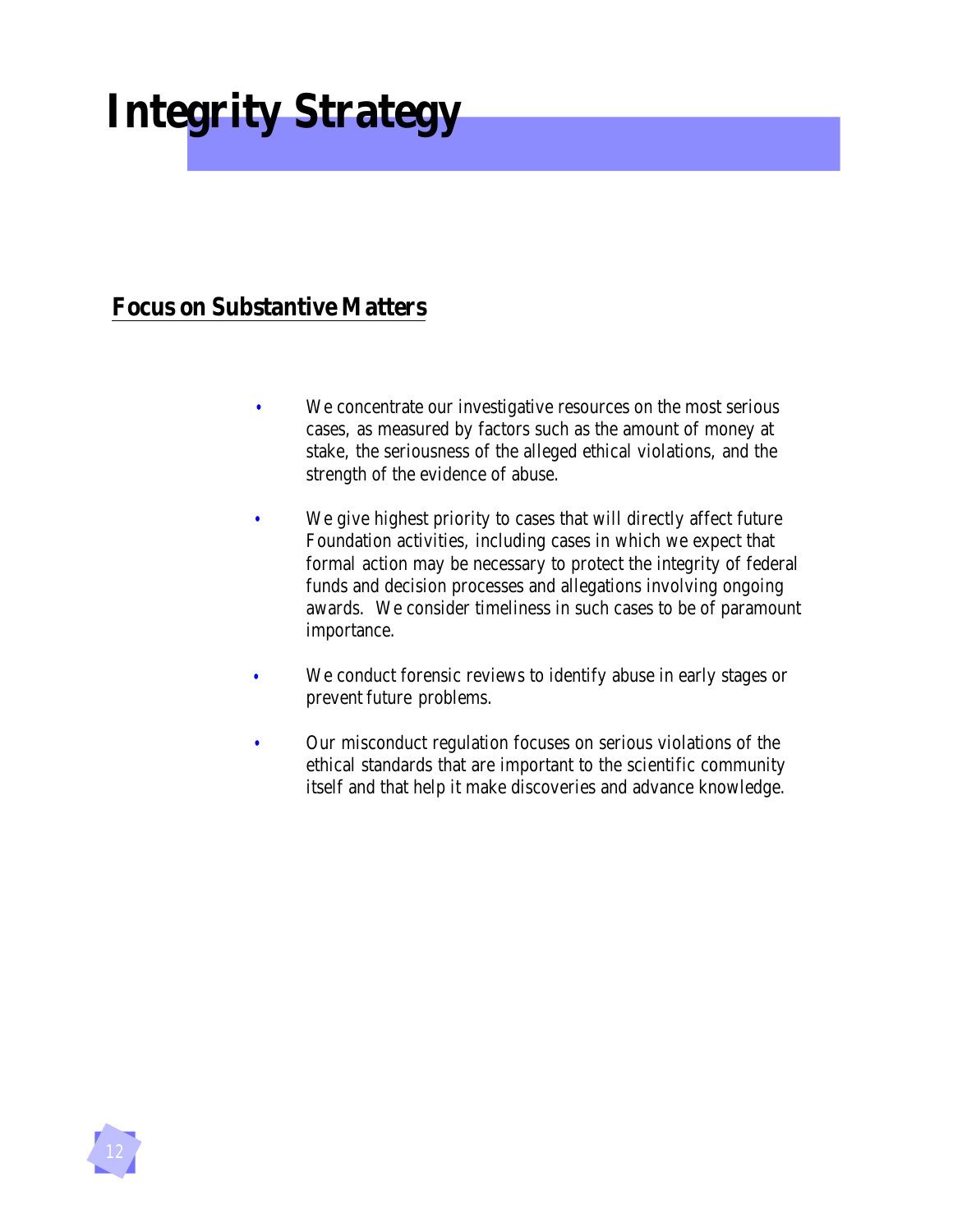# **Integrity Strategy**

### **Develop Fair, Accurate, and Timely Products**

- Our investigative process will include review by impartial persons who have different disciplinary perspectives. For cases in which we recommend formal action, additional reviews by the Department of Justice or Foundation adjudicators help ensure that matters are kept in proportion and that over time similar cases are treated consistently. *•*
- For complex matters, we discipline our thinking by doing written analyses. *•*
- We protect the privacy of investigative subjects by conducting confidential reviews to prevent our investigative activities from inadvertently damaging reputations. *•*
- By analyzing cases rigorously, we focus our information gathering activities and collect only information that is genuinely necessary. In this way, we minimize the burdens we place on those from whom we seek information. *•*
- We will devote the necessary resources to resolve issues in a timely and fair manner. *•*

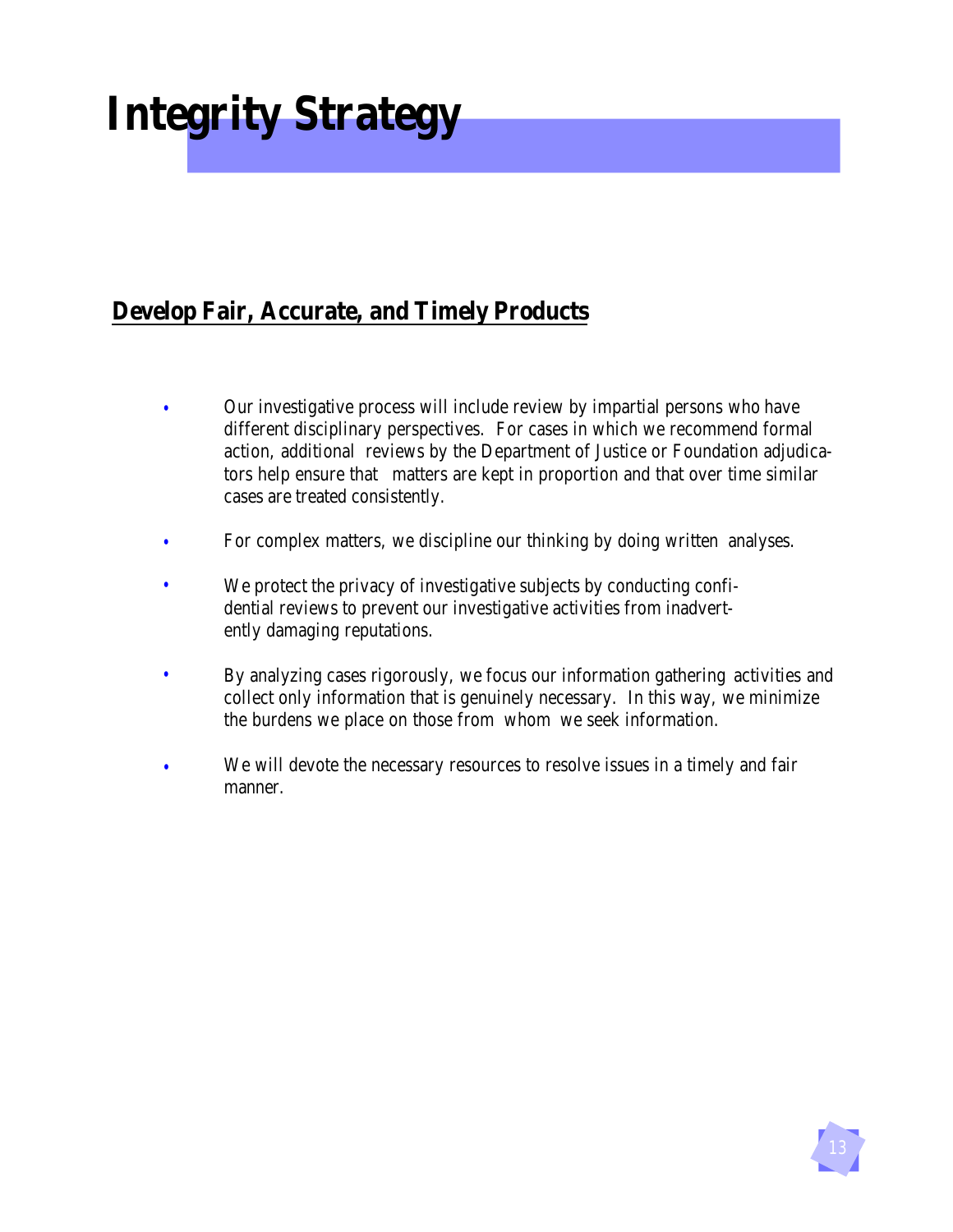# **Integrity Strategy**

### **Create Partnerships**

- *•* We coordinate our work closely with attorneys at the Department of Justice. *•*
- *•* We work together with law enforcement offices at other federal agencies to address possible fraudulent activities affecting the Foundation as well as other federal agencies. *•*
- We seek, when handling allegations of misconduct in science, to accommodate variations in the investigative procedures at awardee institutions. We require only that awardees follow fair and reasonable procedures and that they conduct thorough and accurate investigations. *•*
- In forming judgments about alleged misconduct in science, we draw on the scientific expertise and familiarity with ethical practice of Foundation staff members and of scientists in the relevant professional community. *•*
- We seek opportunities to inform our funded communities. For example, when handling cases, we explain our practices and procedures to affected parties, including subjects of investigation, complainants, Foundation officials, and officials at awardee institutions. *•*

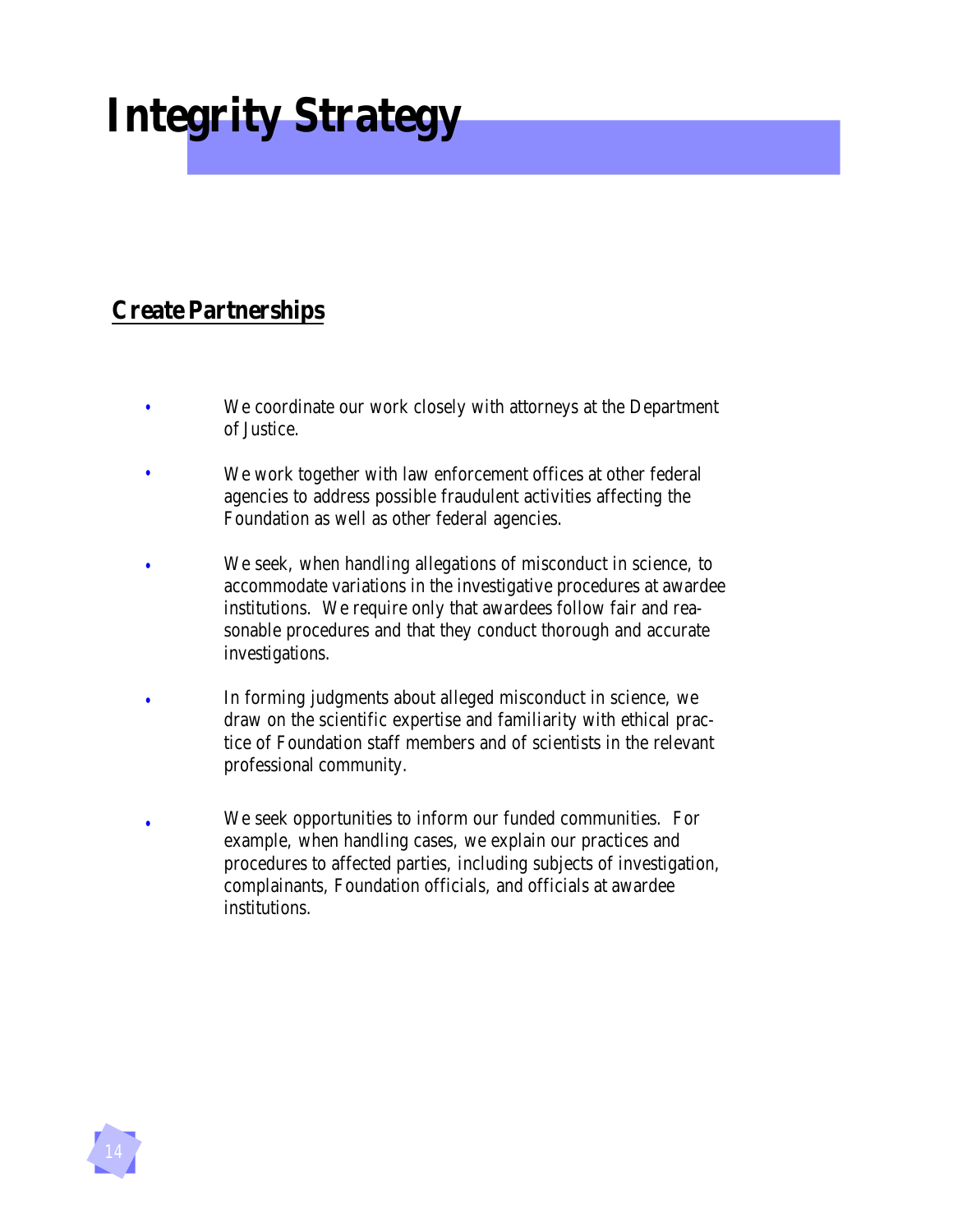### **Performance Plan (Objectives and Measures)**

**Focus on Substantive Matters:** We are successful when our reviews promote continuous improvement.

At least 75 percent of our financial findings by dollar amount will involve using funds more effectively in the future rather than questioning past expenditures.

For FY 2000, we will implement a criteria-based program to set efficiency and integrity priorities.

**Develop Fair, Accurate, and Timely Products:** We are successful when our customers use our analyses to make improvements (not necessarily our recommended improvements).

At least 65 percent of our efficiency recommendations will be used by our customers to make improvements.

At least 80 percent of our integrity reports will be sustained by the adjudicator.

For FY 2000, we will implement goals and develop performance measures to ensure that cases are handled in a timely manner without sacrificing thoroughness.

#### **Create Partnerships That Enable Our Customers To Achieve Their Goals:**

We are successful when we create structures that facilitate constructive dialogue, innovation, and flexibility.

For FY 2000, we will implement an outreach and liaison program and develop a methodology to measure its success.

For FY 2000, we will create and implement several other significant structural mechanisms that will promote inclusivity, innovation, or flexibility.

By FY 2005, we will assume a leadership role, in partnership with our customers, on governmentwide issues and will be recognized as a model of best practice for an IG Office.